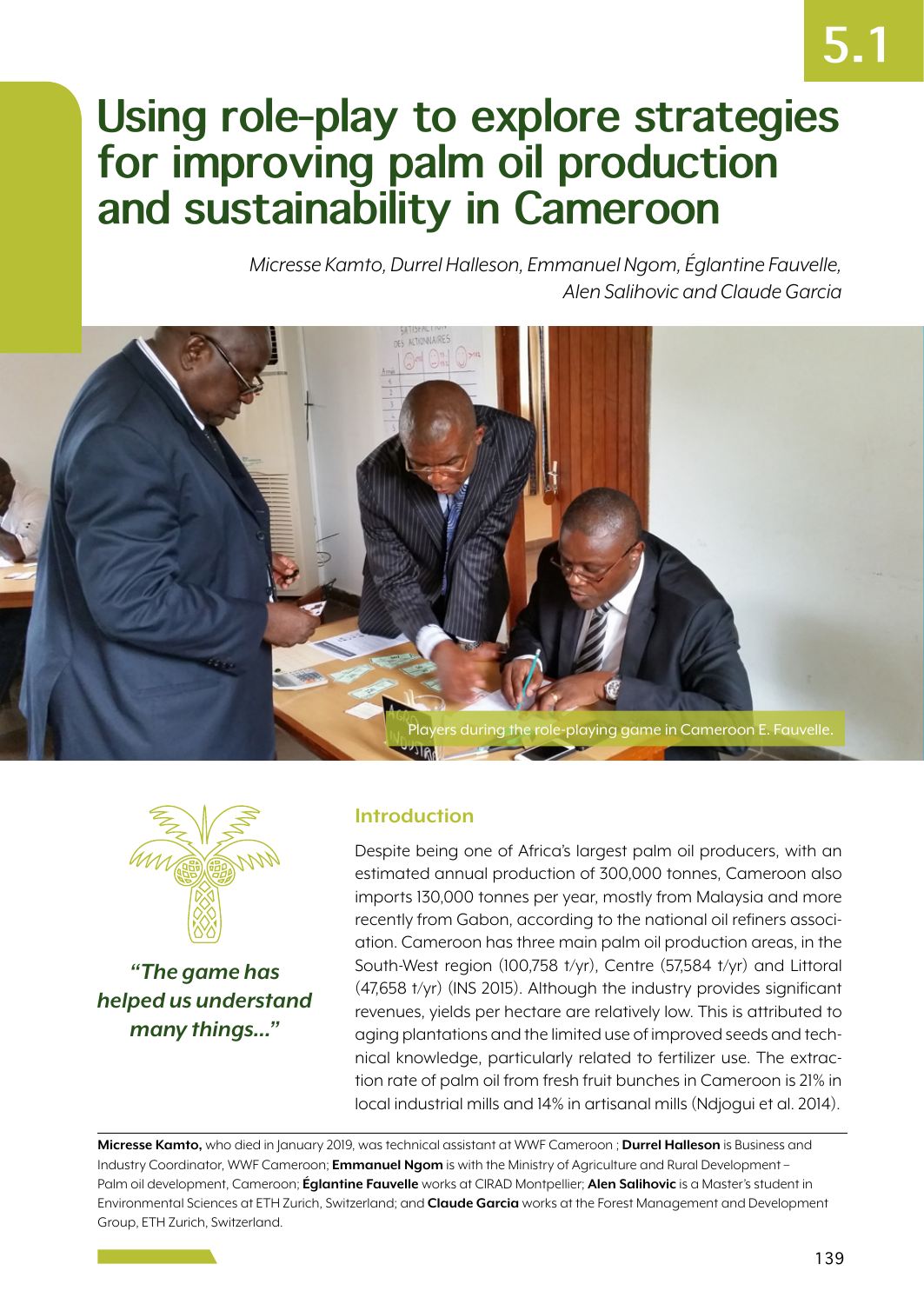To reduce imports, the government aims to increase production and productivity, but there are concerns that such plans could negatively affect the biodiversity in the country's dense humid equatorial forests, or worsen existing power asymmetries and disrupt local livelihoods. With the development of such projects since 2003, there was an urgent need to develop a national sustainable palm oil strategy to provide a framework for sustainable development of the sector (Hoyle and Levang 2012).

Can decision makers design strategies that will generate inclusive development and avoid negative environmental impacts? Ensuring increased palm oil production without negatively affecting smallholder livelihoods and the environment is a daunting challenge, not just for Cameroon. To develop strategies leading to sustainable solutions, decision makers must better understand the needs, constraints and aspirations of all stakeholders in the supply chain, from smallholders to millers and second-level processors, and pay greater attention to feedback loops and the variables affecting social, economic and ecological processes.

To tackle complex issues in renewable resource and environment management, role-playing games and simulation models are increasingly being used, some based on the participatory approach of companion modelling (Etienne 2014). This article describes an approach initiated by WWF and its artners in Cameroon aimed at fostering dialogue among value chain stakeholders, academics and government. The purpose of the initiative was to help national supply chain actors and policy makers design trajectories for sustainable green development that balanced development with social and conservation objectives. Role-playing games were carried out with stakeholders to validate and explore possible future scenarios and actions Analysis of game sessions would illustrate the differences between the assumptions behind policies and the actual practices.

### **The process**

A model describing the supply chain in Cameroon was developed through participatory modelling. In January 2015 at a WWF scoping workshop, partners of the Oil Palm Adaptive Landscape (OPAL) project noted the low productivity in Cameroon, and noted that smallholders were delivering to lowyield artisanal mills instead of more efficient industrial mills. At the workshop, local producers and processors described their needs, expectations and constraints. These were formulated into possible strategies that were presented to the Inter-ministerial commission for palm oil pricing and to other policy makers, who drew insights and explored possible interventions. This was followed by workshops and interviews in all three production areas, leading to a prototype of a game, co-developed with producers and industrial actors. The game represents the current realities of oil palm landscapes, because it is based on the real lives of producers and processors in the field. During the design of the game, great care was taken not to influence specific behaviour or *what* decisions were made by any of the players/roles, but to explore *why* certain decisions were made.

# **One supply chain, multiple actors**

Local producers, artisanal and industrial mill owners, secondary processors, local markets, domestic consumers, and international markets are the main direct actors in the supply chain. The eight national ministries involved are important indirect influencers. Other indirect actors include the UNEXPALM producer organization, the national Association of Oil Refiners (ASROC), and numerous local and international NGOs who help strengthen the capacities of producers and decision makers to adopt sustainable palm oil solutions. Figure 1 shows the complex roles and interactions between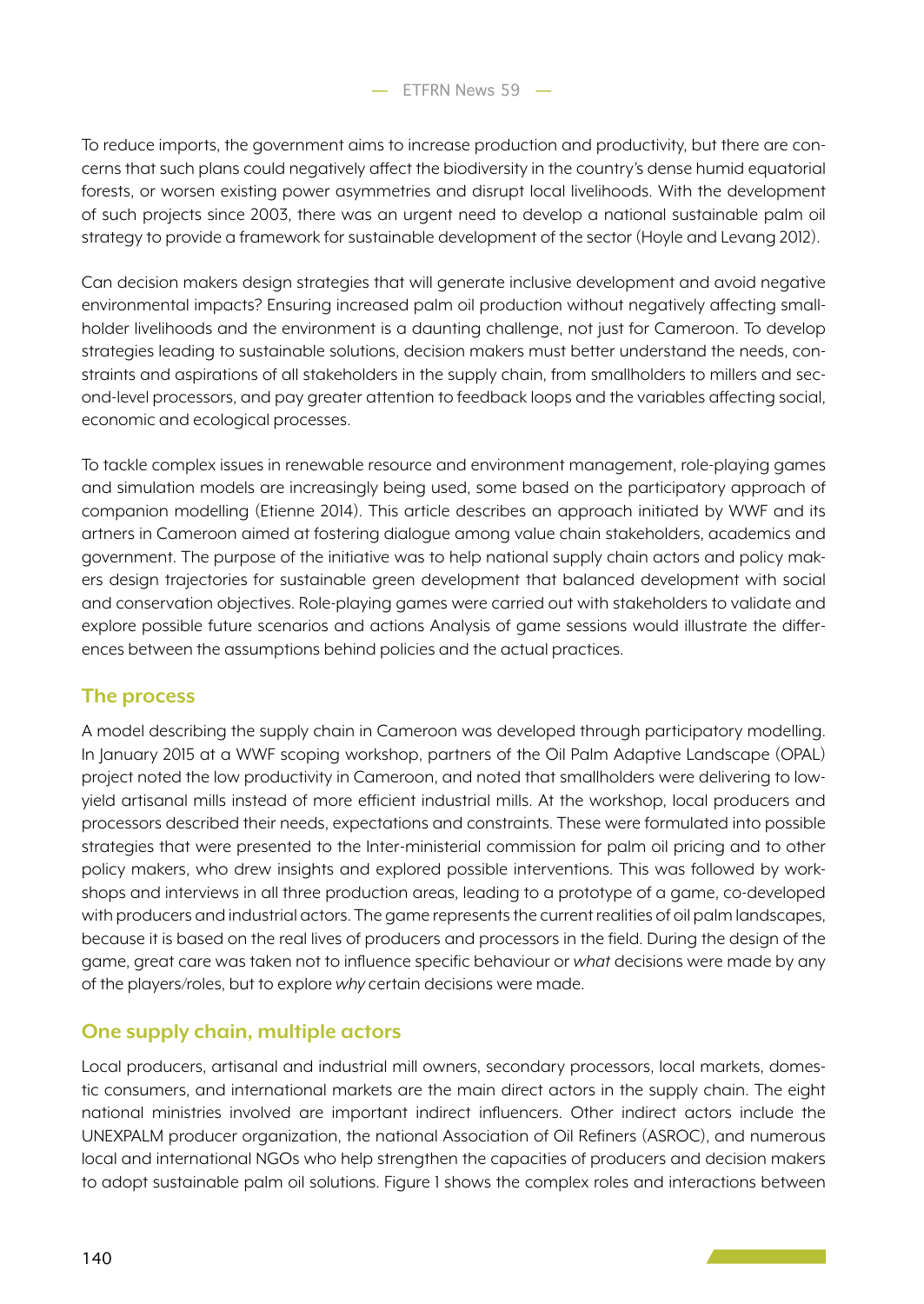these multiple direct and indirect actors, and the high level of policy fragmentation such as between the many ministries involved. In addition, it shows the potentially overlapping and conflicting messages sent by indirect actors when trying to influence the evolution of the supply chain.



**Figure 1. Interactions between actors of the oil palm supply chain in Cameroon**

### **Game rules – a reflection of the Cameroonian palm oil system**

In April 2016, the first game in the Cooperation in the palm oil supply chain in Cameroon (CoPalCam) initiative was played by the Committee for Palm Oil Price Regulation in Yaoundé, based on the conceptual model (Figure 2). Each game begins with a short introduction by a trained game master, who facilitates the role-play. During sessions, the decisions of players and the interactions between them are observed and recorded, before a final debriefing that encourages players to draw lessons from their experiences (Garcia, Dray and Waeber 2016).

This article presents experiences from games played in Littoral (Douala) and South-West (Limbé) regions. They included 14 players from a range of backgrounds, including producers, mill owners, secondary processors, decision makers and researchers; one game was played by 14 members of a national policy dialogue for sustainable palm oil organized by WWF Cameroon.

Players can choose from four main roles: smallholder producers, industrial or artisanal mill owners, or secondary processors (soap, vegetable and cosmetic makers), all located in the same production area (Figure 2). Smallholders decide where to deliver their harvest. Industrial mills are more efficient, requiring only five fresh fruit bunches to produce one unit of crude palm oil, whereas artisanal mills need seven fresh fruit bunches for the same output. Delivery to artisanal mills is direct, whereas delivery to industrial mills requires the renting of a truck. Crude palm oil from industrial mills is sold directly to secondary processors at a price set by government. Palm oil produced by artisanal mills is sold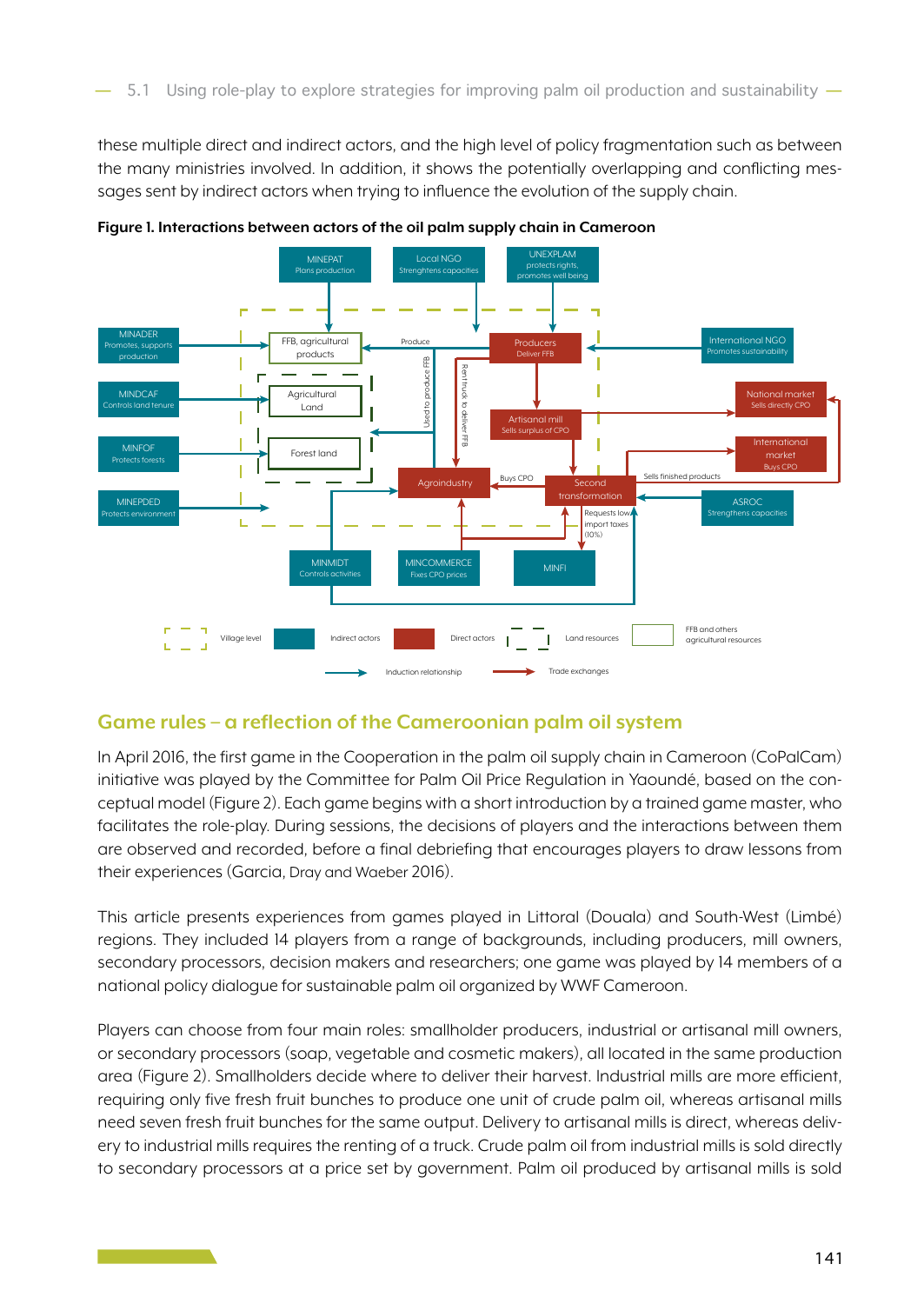

in local markets, satisfied with two units of crude palm oil per year, with surpluses eventually sold to secondary processors with a capacity for up to ten units. If this is not met by domestic production, processors will source from international markets, but the extent of imports in turn influences market prices at artisanal mills.

The game is played in turns for a hypothetical year, with a high and low season with three and one harvest rounds in each, respectively.





Note: Green boxes represent players; red boxes represent counters whose decisions are scripted by the research team. Adapted from Fauvelle et al. 2016.

# **Challenges and bottlenecks**

The debriefings that followed each game were found to be crucial learning events, building on what was learned while playing the game. During debriefings, players highlighted the difficulties they faced in the game, and linked these to the challenges and bottlenecks they were familiar with in their everyday lives. Various issues were raised, two of which are described below.

*Price volatility, taxes and lack of transparency.* The price that secondary processor pay industrial mill owners for crude palm oil is regulated by the government. But this is not the case for the price of fresh fruit bunches delivered to artisanal mills or the price in local markets. As a result, differential treatments, unequal profit margin distribution and a lack of transparency affect smallholders, who lack bargaining power. Playing their own roles in one game, some complained. "The real problem is the unstable market price, and the government doesn't want to homogenize it so producers can benefit. Buyers impose their price."

However, one consequence of power asymmetries between industry and producers is that producers tend to prefer artisanal mills. Tabe Robert Taku, who works at an industrial mill in Dibombari, playing his own role, confirmed that in reality, "Some people can never come to us because our prices are too low." The issue of taxes was also mentioned by Tsewele John, a producer in Eseka: "VAT is imposed on smallholders who supply to industry, so it's better to go to artisanal mills."

*The poor state of roads.* Delivery to industrial mills is tied to the low availability and expense of trucks, reflecting the logistic constraints faced by smallholders. During one game, someone who played the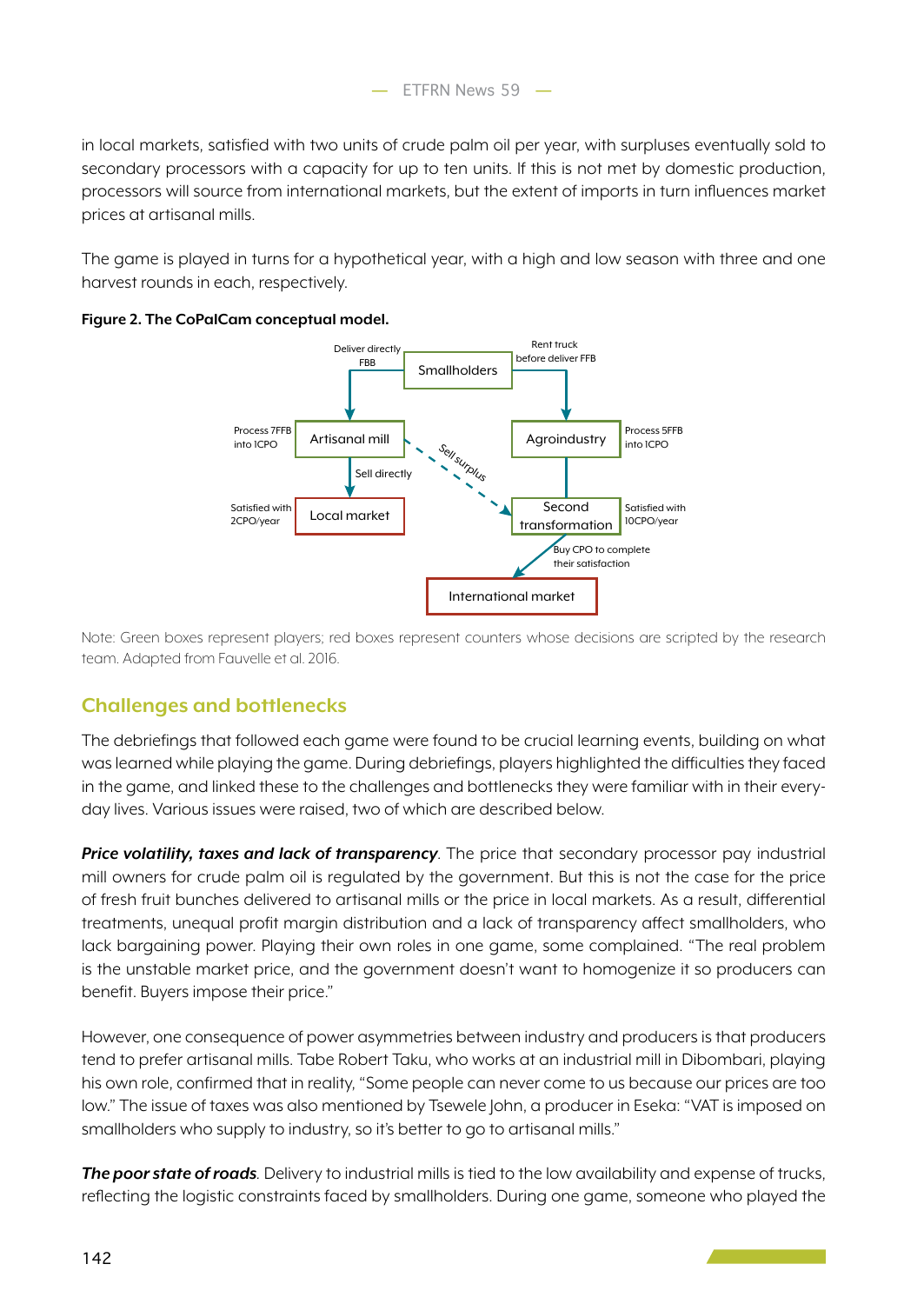role of an industrial mill owner observed that *"*no farmer can rent a truck to bring fruit to me in the low season, so they rather sell at the same price to artisanal mills.*"* Why would farmers incur transport costs when artisanal mills are nearby and offer the same price? Ebanda Ernest, a producer from Dibombari, lamented the poor roads, particularly in the July low season, when rains make transport very difficult. New contracts between industrial mills and smallholder producers can be redesigned based on such observations.

#### **Silent expansion and the fate of the forest**

One strategy to increase production is to expand the cultivated area, but communities and conservationists alike are concerned about the impacts this will have on biodiversity and alternative livelihood options (Strona et al. 2018). Once raised, this new possibility was added to the game rules. This allowed players the option of clearing forests and expanding the production area, provided that they complied with a set of conditions imposed by formal and customary tenure rights. This in fact very complicated, since control over land is not straightforward and a new layer of regulation is unlikely to change matters. Although changes on the board are slow to happen during the game, a sudden transition in the latter part shows that expansion by smallholders into public land is a possibility and is likely to happen if not adequately prevented (Figure 3).







Source: Game session data, 02-06–2017, expansion scenario played

One smallholder confirmed this during a debriefing. "I find a forest. The first year I can cultivate 5 to 6 ha. I do not inform the administration and neither is the administration aware. After five years I have 90–100 ha. That's why I say [speaking to the Ministry of Forestry] that the authorization you talk about is in reality not applicable, if I deal directly with elders and the village head."

#### **Proposed smallholder strategies for sustainable palm oil production**

Many suggestions arose during and after games. They provided valuable and often innovative insights into ways forward. In response to the high costs of establishing and maintaining plantations, players suggested that the government promote the creation of nurseries and provide training for smallholders in agricultural techniques. They requested fertilizer subsidies to increase yields without expanding the production area, and discussed taxation and price control, not only for crude palm oil but also for fresh fruit bunches. They suggested that support was needed to improve the efficiency of artisanal mills and to develop infrastructure in order to reduce costs of production. And to prevent the loss of critical forest habitats, participatory local zoning was suggested for each village.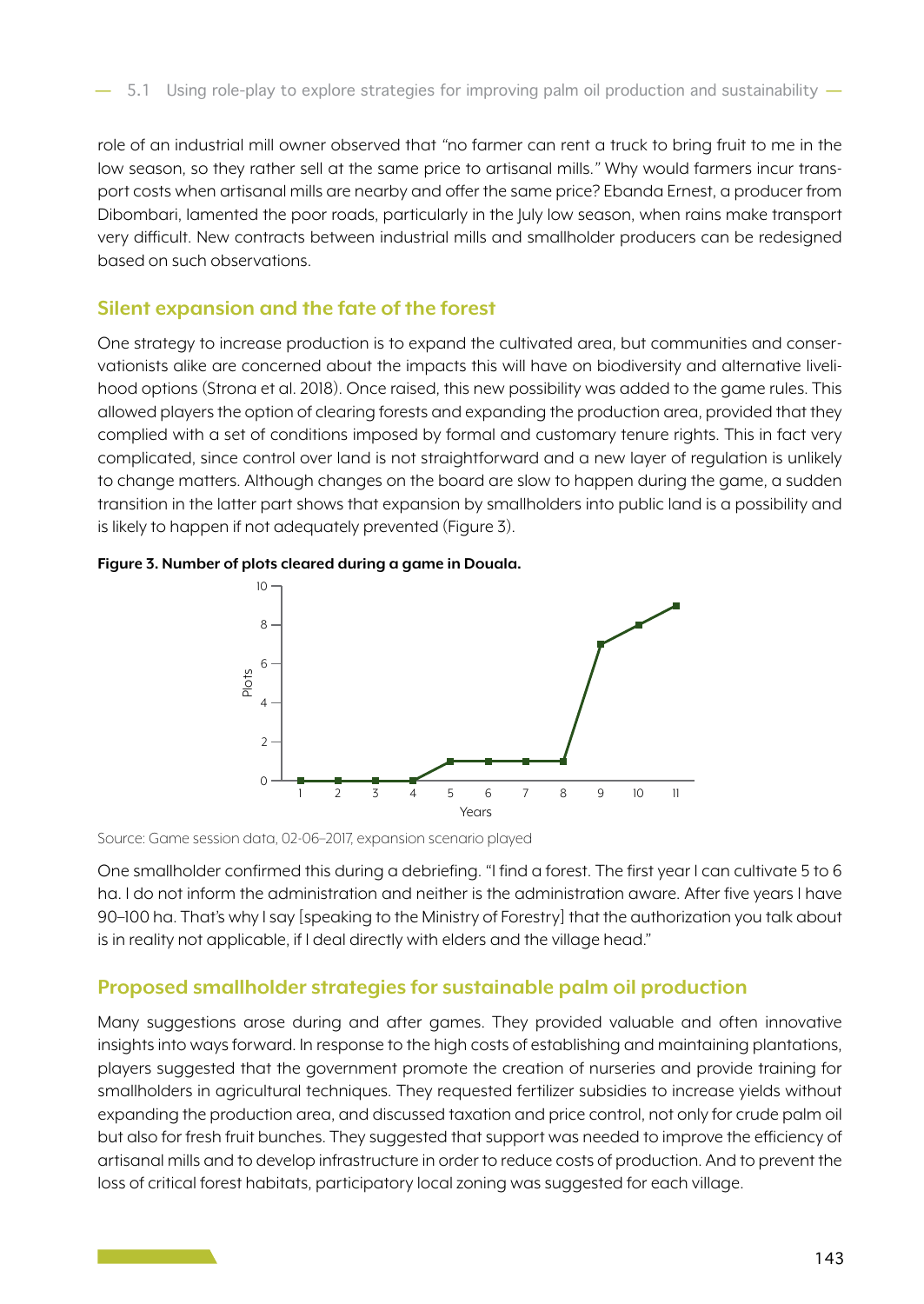

Role playing allows stakeholders in the oil palm supply chain to understand the needs of others. Photo: E. Fauvelle

These issues deserve to be taken seriously by decision makers, and various policy options can also be tested in the safe context provided by the game. Several layers of complexity emerged from the messages that participants took home, also indicating the different depths of strategic thinking. For example, is it possible to anticipate the impacts of fertilizer subsidies on the system? The immediate effect would probably be to increase productivity, and a shallow strategic analysis could stop there and proceed to implementation. But a more careful analysis may suggest that this will result in an increased capacity by smallholders to convert forest — the opportunity costs of conserving forest having increased, precisely because fertilizers have increased productivity. Instead of concentrating production in existing areas and reducing pressure on the forests, this measure could fuel a wave of silent expansion, as farmers respond to new opportunities. But to identify indirect and long-term impacts and integrate them into the analysis is not easy. Such analytical depth requires a vantage point, and the game offer this to the participants, making links obvious, even if it takes a few games.

### **Conclusions**

The role-playing CoPalCam game creates conditions for integrative dialogue, allowing stakeholders with different and sometimes opposed objectives to better understand each other and negotiate joint strategies. "The game has helped us understand many things, especially in face-to-face discussions with the Socapalm mill," says one smallholder Ebanda Ebanda Ernest. The game also highlights the many challenges faced by the oil palm value chain in Cameroon, such as low productivity, infrastructure and transportation issues, lack of social cooperation and price volatility. The political will to improve the production system, modernize the artisanal sector and collaborate with civil societies is a move in the right direction.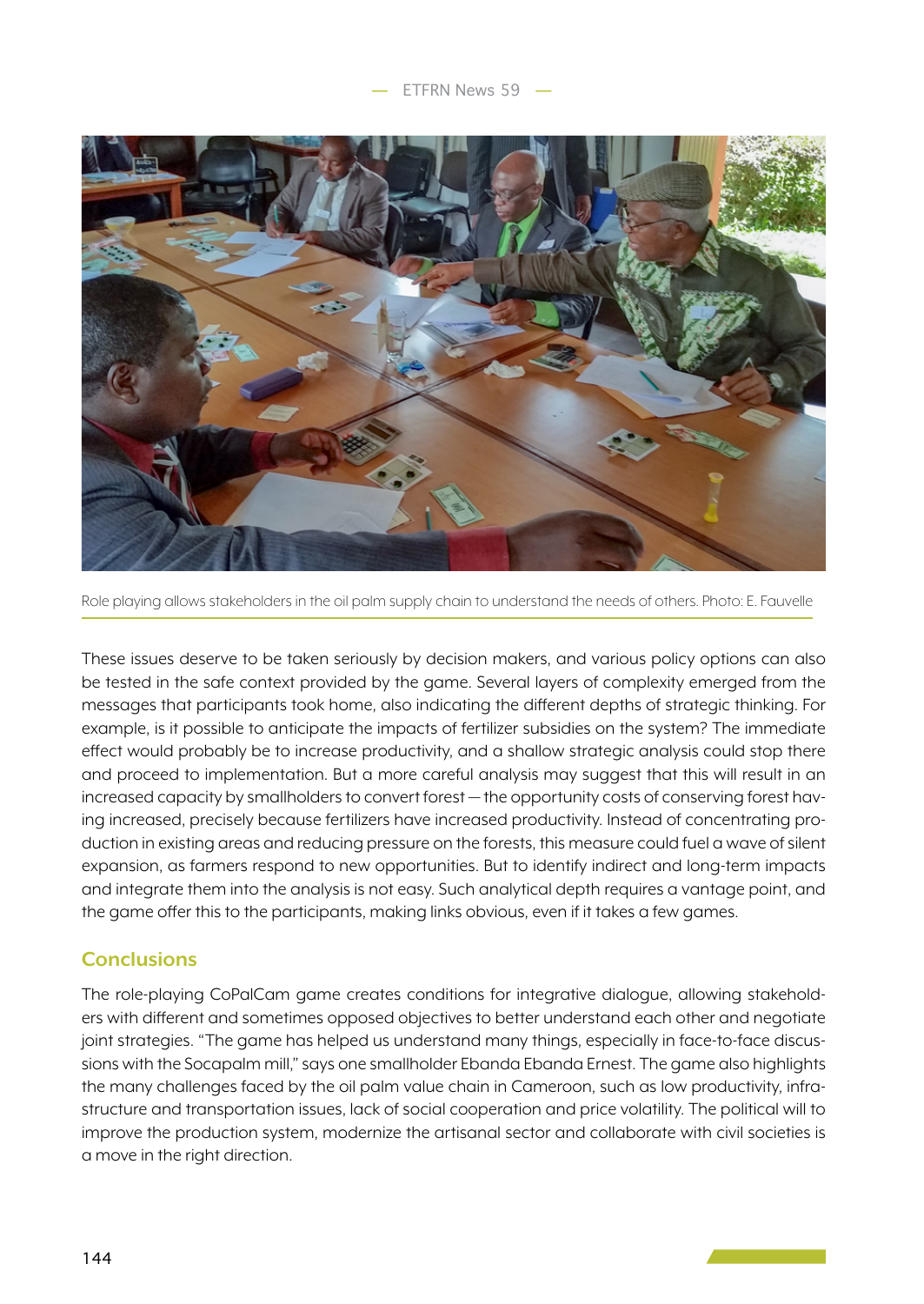However, the issue of sustainable management of agricultural land remains inadequately addressed and is as yet unresolved. The continuing but silent expansion of smallholders into forested areas has the potential to change the landscape in the long run. The game allowed all these issues to be highlighted and discussed by all stakeholders in a transparent, fair and dispassionate manner. In game sessions, hard facts were discussed and constructive ideas proposed; this led to changes in perceptions and attitudes, a critical first step towards behavioural changes. As Ebanda concluded: "We noticed direct engagement from Socapalm after the game, as they organized two sessions of discussion with producers and promised they would help us with fertilizers and help us to work together."

The game has since been used for education purposes in Cameroon, played with national and international media for further diffusion of outcomes, and in Switzerland, played with primary and secondary school children. Most recently, the game was used to explore scenarios regarding oil palm developments in a changing landscape in Uganda (Tropenbos 2018).

Cameroon is moving toward sustainable palm oil production. The government has taken up many initiatives to achieve this, including a commitment to adopt a national strategy for this aim. CoPalCam can help in the discussions to follow. All stakeholders are keen on ways to increase their incomes, but not if this causes a loss for the environment. As one player said, after discovering the benefits of smallholder cooperatives during the game: "We need to go back in the village and practise the same cooperation as we did in the game."

## **Acknowledgments**

This article resulted from research that was part of the Oil Palm Adaptive Landscapes (OPAL) project, funded by the Swiss Programme for Research on Global Issues for Development of the Swiss National Science Foundation (Grant no. 152019). Special thanks are due to the following people for developing the model, the game, and fully participating in the process, and in the preparation of this paper: Ludovic Miaro III, Regional palm oil programme coordinator, WWF Regional Office for Africa; Fideline Mboringong, Business and industry assistant, WWF Cameroon; Patrice Levang, IRD and CIFOR, Yaoundé, Cameroon; and Anne Dray, Forest Management and Development, Swiss Federal Institute of Technology .

# **References**

Etienne, M. 2014. *Companion Modelling. A participatory approach to support sustainable development*. The Netherlands: Springer. 403 pp.

Fauvelle, E., P. Levang, E. Ngom, A. Dray, L. Miaro, N.H. Durrel and C. Garcia. 2016. CoPalCam: Exploring the complexities of the palm oil supply chain in Cameroon. Participatory modelling, stakeholder engagement and capacity building through role playing games. *International Conference on Scenarios and Models of Biodiversity and Ecosystem Services in Support of Decision Making, 24–26 August 2016*, Montpellier, France.

Garcia, C., A. Dray and P. Waeber. 2016. "Learning begins when the game is over: Using games to embrace complexity in natural resources management." GAIA - *Ecological Perspectives for Science and Society 25*(4): 289–291.

Hoyle, D. and P. Levang. 2012. *Le développement du palmier à huile au Cameroun*. WWF.

INS (Institut National de la Statistique). 2015. *Annuaire statistique du Cameroun, édition 2015*. Chapitre 14: Agriculture. pp. 232–255.